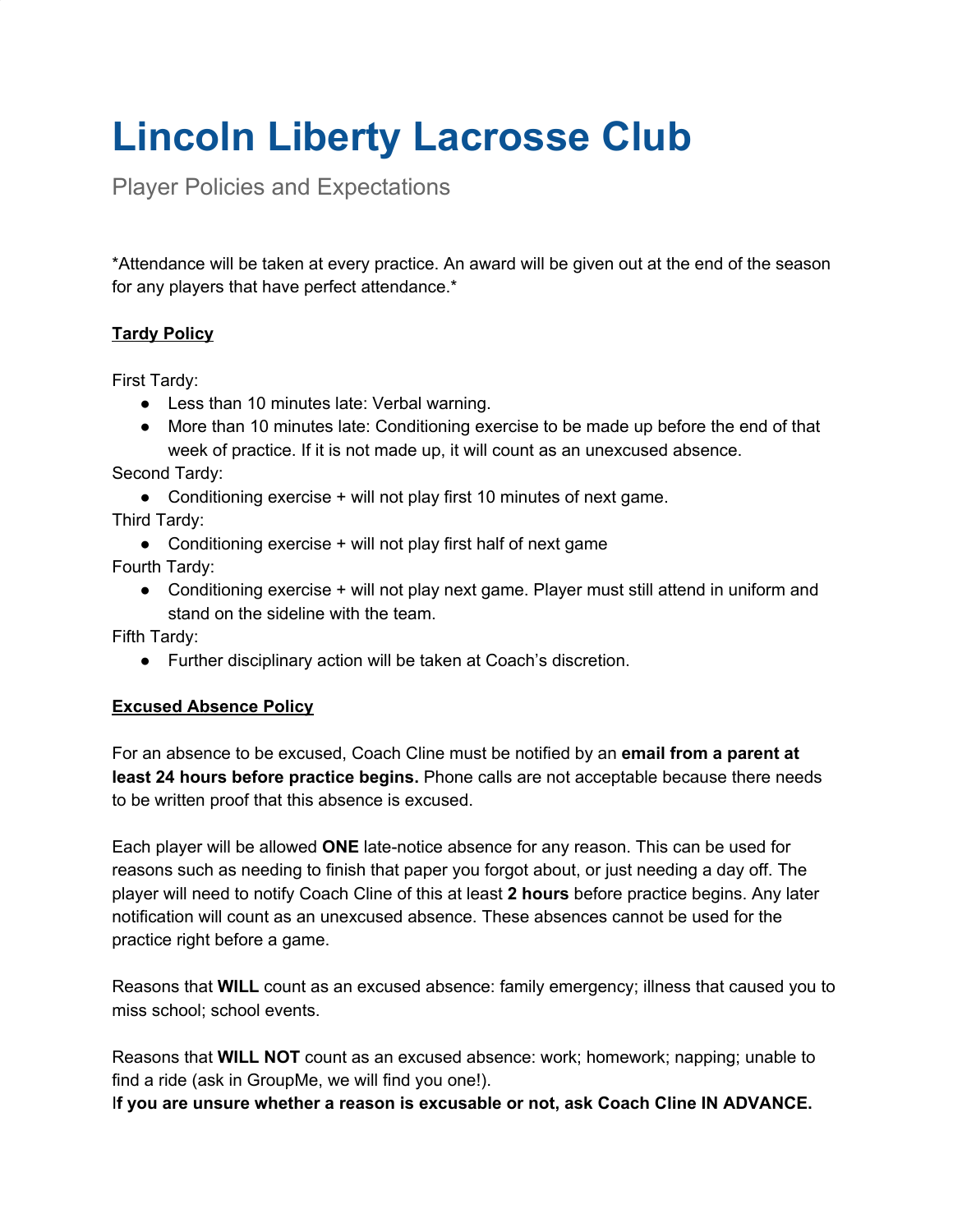### **Unexcused Absence Policy**

As stated above, players are allowed one free pass (with at least 2 hours notice) to skip a practice for any reason (this excludes the final practice before a game).

First Unexcused Absence:

● Half-game suspension. Player must still arrive in time for warm-ups and will stand on the sideline for the first half.

Second Unexcused Absence:

● One-game suspension. Player must still attend in uniform and stand on the sideline with the team.

Third Unexcused Absence:

● Removal from the team for the remainder of the season. No refunds will be given.

#### **Practice Dress Code**

A Lincoln Liberty Lacrosse reversible must be worn to every practice. It is very important that everyone has their reversible so we can easily and quickly create teams in drills. It also makes our team look more like a team.

Cleats must be worn to every practice. If you forget your cleats, you will play wall-ball for the entirety of the practice. It's dangerous and unproductive to play lacrosse without cleats.

Mouthguards and goggles are required at every practice. If you forget either of these items and no extra is available, you will play wall-ball during any drills that require contact. You will still be able to participate in conditioning and drills that have no defensive pressure.

#### **Practice Expectations**

Players will arrive at least 15 minutes prior to the start of practice. This allows them time to get their cleats on and chat with the girls. When the whistle blows to start practice, all conversation (while limited) will shift to lacrosse and warm-ups will begin immediately. If players arrive after that 15 minutes, they must be ready to take the field at the exact moment the whistle blows. If they arrive after the whistle, it will be counted as a tardy.

Players will be expected to jog to any lines, huddles, or water breaks. If players are caught walking during these times, they will be sent to do sprints.

Players will not have side conversations during drills or huddles (including passing progression). Chit-chat is to be saved for after practice. The only conversation allowed during drills is if a player is cheering on a teammate. Players are expected to watch their teammates during drills in order to learn from them.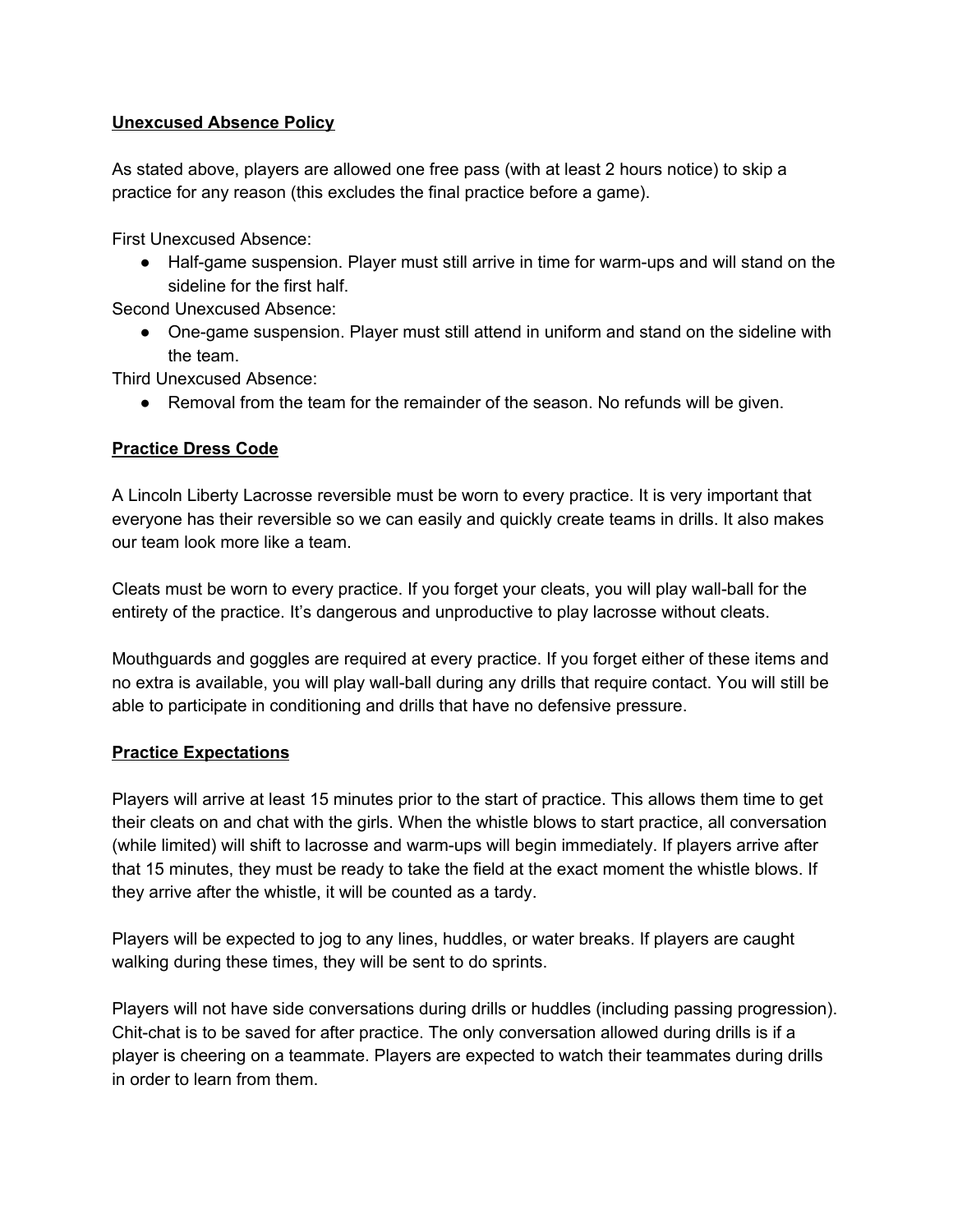Players will always speak with respect to coaches, officials, opponents, and ESPECIALLY teammates. We have all seen (on other teams thankfully) players speaking rudely to their teammates. This is NEVER acceptable while wearing Lincoln across your chest. We are a family, and even though we may get frustrated with each other at times, we will always treat each other with respect. If a player is caught being disrespectful to another player, official, or coach, they will immediately be pulled from the field. If this occurs in a game, they will be benched for the rest of the half or the rest of the game (depending of the severity). If this occurs at practice, they will be spending a while doing conditioning exercises and it may affect future playing time. **Disrespect will not be taken lightly.**

Players will be required to do at least 80 minutes of wall-ball each week (Monday-Sunday) during the season (Feb-May) This will be tracked through the SNYPR app. If you have to, arrive to practice early and do your wall-ball then (just be ready in time for warm-ups!). We should not have to spend practice time working on catching the ball. We need to be able to focus on other skills so we can win the league championship! Practices will run much smoother and quicker when every pass can be caught, and this is best learned through wall-ball. The 80 minutes can be divided up however you want, you will just be required to have a total of 80 minutes of wall-ball completed by Sunday at 11:59pm.

## **Snypr Team Code is 59124.**

### **Game Expectations**

Players will arrive 15 minutes prior to the warm-up time. They must be dressed and ready to begin as soon as the whistle blows for warm-ups (an hour before gametime).

Players will wear white, Nike, crew length socks. No other socks are acceptable. Always keep a spare pair in your bag.

Players will arrive in their practice reversible over their uniform or warm-up clothes (sweatshirt, etc.) They will be in their game shorts in time for warm-ups.

Always bring both uniforms to all games.

#### **Onfield Expectations**

Meet in a huddle after every goal (whether for or against us). The team captains will be expected to VERY QUICKLY discuss one thing that the team is doing well (if we scored the goal) or needs to fix (if we were scored on). The players on the opposite side of the field do not need to join this huddle. Players must then hustle back to their starting positions. We never walk back to our position after a goal.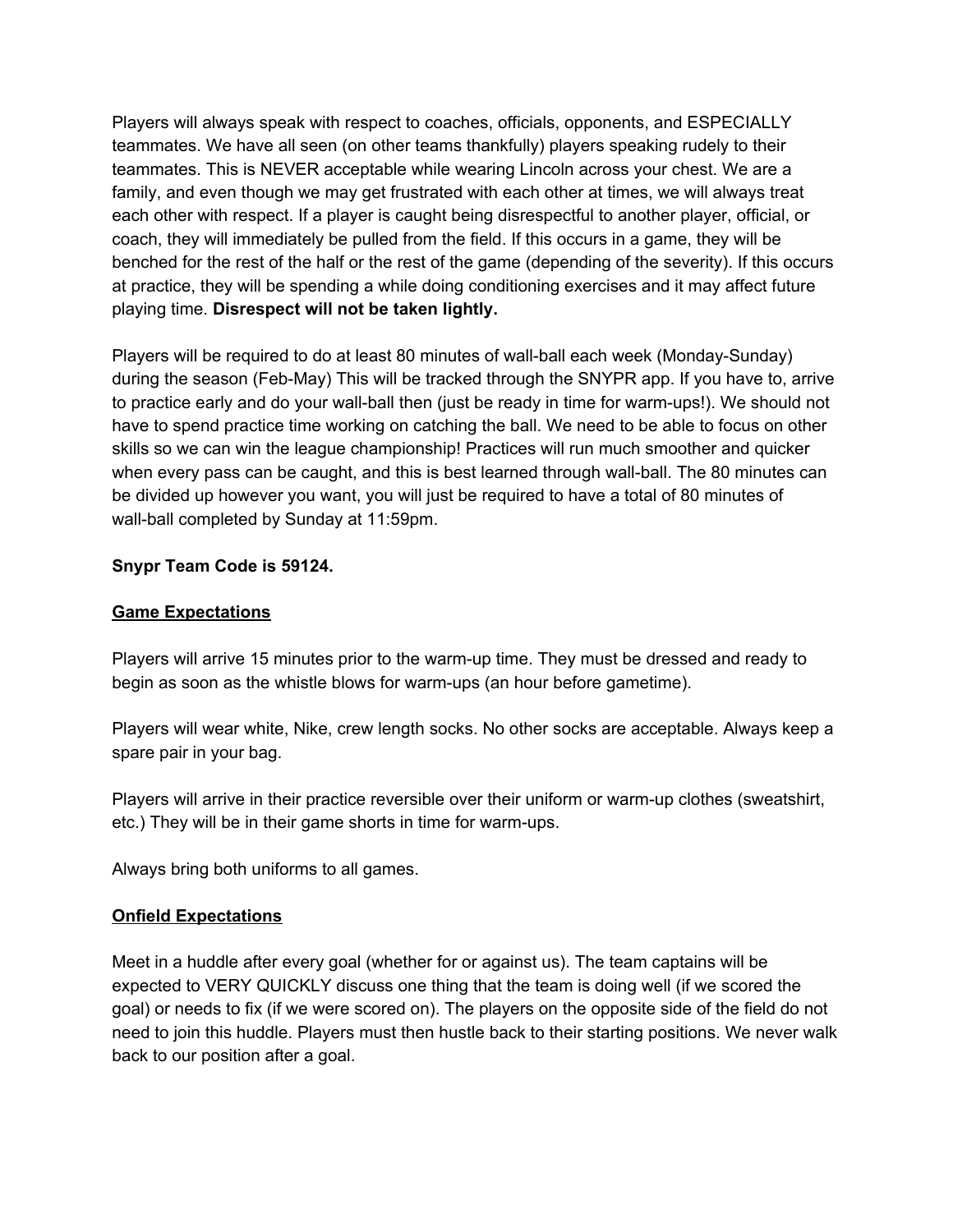After the final whistle of the game, all players (including subs) must run to their goalie and walk off the field as a team.

After lining up and high-fiving the opponents after the game, all players will go thank the officials with either a fist-bump or a hand shake.

After the game, players must leave the sideline completely free of trash. Coaches should not be expected to do this. If trash is left, players will be required to do a conditioning exercise at the next practice.

After all of this, players will meet in a designated spot to discuss the game and any additional information.

## **Off-Field Expectations**

You represent LLLC in everything you do. If you are ever caught during the season with tobacco products (this includes vaping/juuling), alcohol, or drugs, you will immediately be dismissed from the team for the rest of the season. Being an athlete means being the best you that you can be, and these things are unhealthy for your body and will only hinder your athletic abilities. Don't think that we won't find out, we more than likely will.

As required by the league, you must meet your school's eligibility for participation in sports. We will be calling each of your schools at different times throughout the season to make sure you are maintaining eligibility. You are student-athletes. Your grades should take priority over almost everything you do; however, forgetting to do your homework is not an excuse to miss practice. Keep yourself organized and on track. Ask your teachers for help as needed. You will be less stressed and more focused on the lacrosse field if you aren't worrying about that homework assignment you need to do later.

Players will be expected to maintain a healthy and nutritious diet during the season (though you should do this year-round!). This will be discussed in practice at the start of the season.

# **Social Media Expectations**

If you are ever caught saying something negative about the team/a teammate/an opponent/a coach, etc., on social media, you will be benched for a full game for the first offense, and released from the team after a second offense (negative statements about opponents do not include saying things like "we're going to destroy this team tomorrow," but things like "that team/official really sucks").